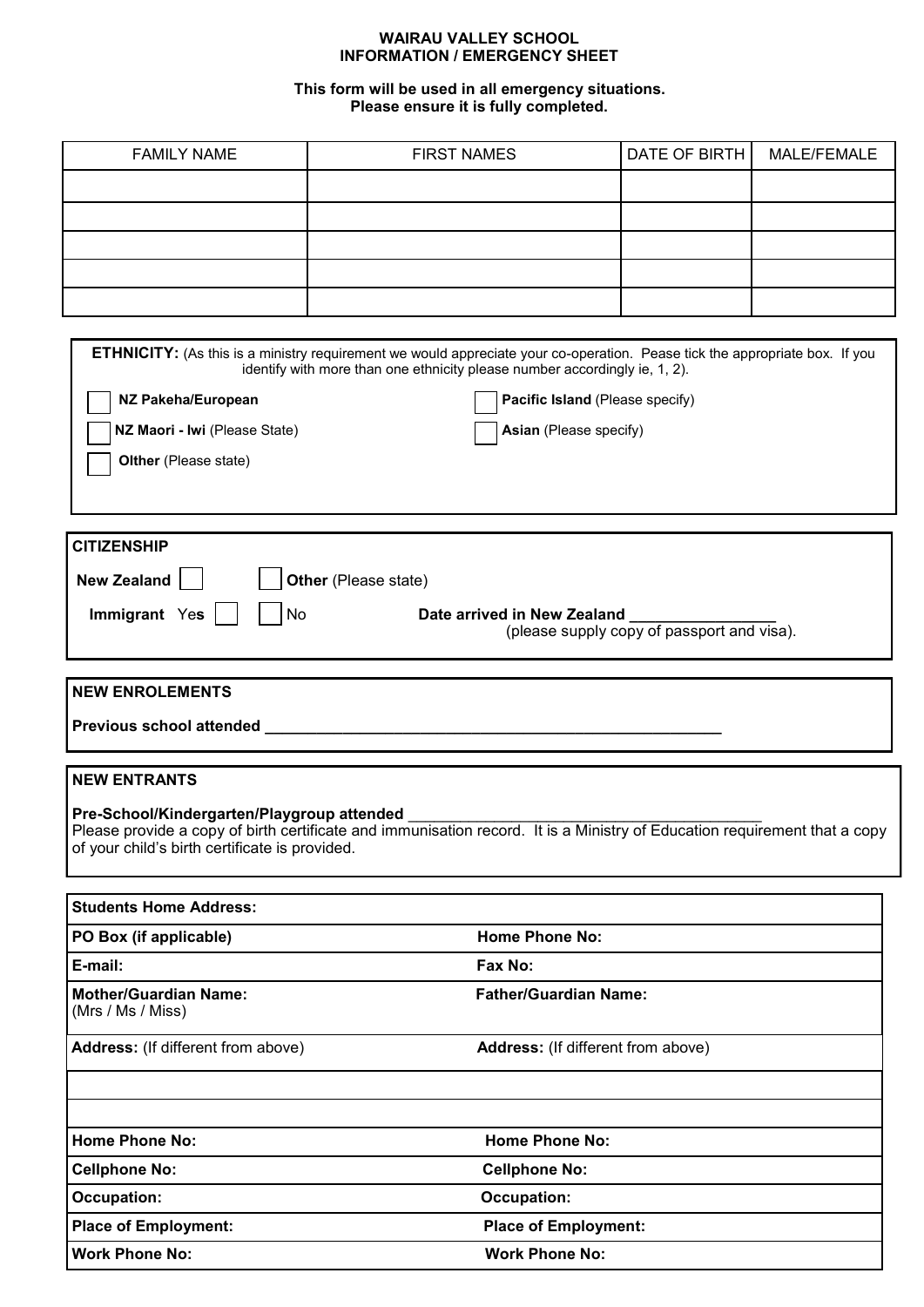| $(1)$ Name:                                                                                                            | $(2)$ Name:                                                                                                                                                                          |  |  |  |
|------------------------------------------------------------------------------------------------------------------------|--------------------------------------------------------------------------------------------------------------------------------------------------------------------------------------|--|--|--|
| Address:                                                                                                               | Address:                                                                                                                                                                             |  |  |  |
| Phone:                                                                                                                 | Phone:                                                                                                                                                                               |  |  |  |
|                                                                                                                        | Medical Conditions: (Please complete for each child. This information is required should we need to<br>seek medical assistance for your child. If no condition, please write 'nil'). |  |  |  |
|                                                                                                                        |                                                                                                                                                                                      |  |  |  |
|                                                                                                                        | Christian Name: Manner Manner Manner Manner Manner Manner Manner Manner Manner Manner Manner Manner Manner Man<br>No                                                                 |  |  |  |
|                                                                                                                        | No                                                                                                                                                                                   |  |  |  |
|                                                                                                                        |                                                                                                                                                                                      |  |  |  |
|                                                                                                                        | No                                                                                                                                                                                   |  |  |  |
|                                                                                                                        | Medical Condition/s: ___________________________________ Medication supplied at School: Yes<br>No                                                                                    |  |  |  |
|                                                                                                                        |                                                                                                                                                                                      |  |  |  |
|                                                                                                                        | No                                                                                                                                                                                   |  |  |  |
|                                                                                                                        | Medical Condition/s: _______________________________Medication supplied at School: Yes<br>No                                                                                         |  |  |  |
|                                                                                                                        | Known Allergies: The Contract of Any reaction to medication (name):                                                                                                                  |  |  |  |
|                                                                                                                        | No                                                                                                                                                                                   |  |  |  |
| Medical Condition/s: <b>With Conditions</b> and Conditions and Conditions and Conditions and Conditions and Conditions | Medication supplied at School: Yes<br>No                                                                                                                                             |  |  |  |
|                                                                                                                        | Any reaction to medication (name): ______________                                                                                                                                    |  |  |  |
|                                                                                                                        |                                                                                                                                                                                      |  |  |  |
|                                                                                                                        |                                                                                                                                                                                      |  |  |  |

I/We give permission for our child/children to:-

| Be given Antihistamine Cream (external skin use only) for use if bee stings, grass rash occurs. |     |    |  |
|-------------------------------------------------------------------------------------------------|-----|----|--|
|                                                                                                 | Yes | No |  |
| Be given Panadol if required (headache, fever etc)                                              | Yes | No |  |
| Be taken to <b>Hospital A &amp; E</b> in an emergency when parents cannot be contacted.         | Yes | No |  |
| Parent/Guardians signature:                                                                     |     |    |  |